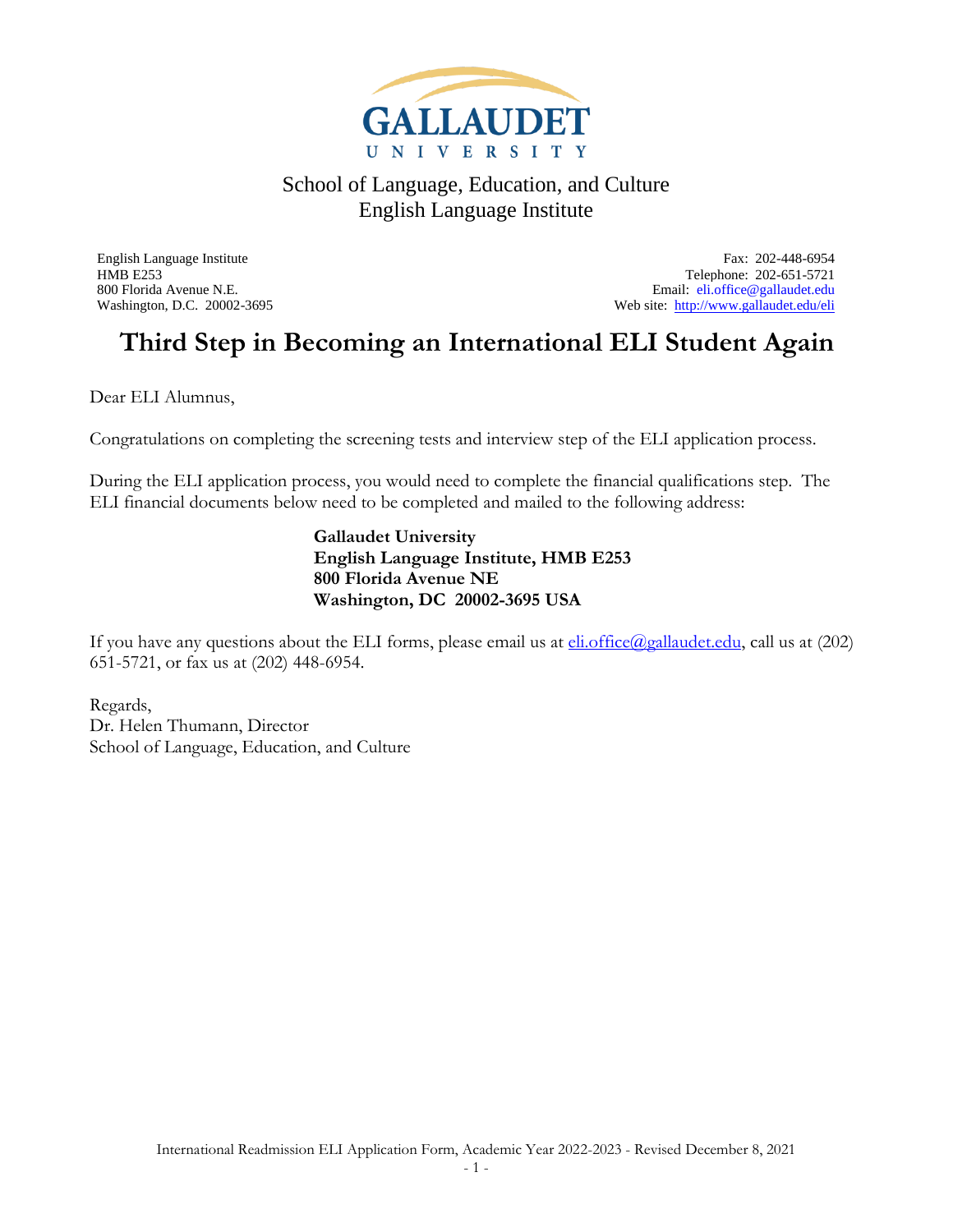

# **Guide to the Certification of Finances Form**

### **Student's Required Financial Documents**

The U.S. Citizenship and Immigration Services (USCIS) regulations require all international applicants to provide evidence of adequate financial support before they may obtain the immigration documents form I-20 or DS-2019. These forms can be used to apply for a student visa.

Directions: To demonstrate that you have adequate financial support, you must complete and send the Certification of Finances Form below and original, official documents that **show you have sufficient funds to pay at least the fixed/estimated costs of one academic year.** 

In the link below, please check the fixed/estimated costs for <u>international</u> students in the English Language Institute (ELI) at Gallaudet University.

[https://storage.googleapis.com/gal-uploads/1/2022/03/ELI\\_22-23\\_Tuition\\_and\\_Fee.pdf](https://storage.googleapis.com/gal-uploads/1/2022/03/ELI_22-23_Tuition_and_Fee.pdf)

If the link above does not work for any reason, you may find the tuition and fee schedules that Gallaudet University provides in this link below.

<https://www.gallaudet.edu/finance/student-financial-services/tuition-and-fees/>

If you plan to live on campus in one of the dormitories, the room rates can be found in this link below.

<http://www.gallaudet.edu/residence-life-and-housing/housing/room-rates/>

The estimated cost of living on campus for one academic year must be included as part of the total fixed / estimated costs for the purposes of providing financial evidence for your ELI application.

**Disclaimer:** This information is provided as a guide only and is not considered a contract or binding on the University. The University reserves the right to change tuition costs, fees, and other charges at any time without notice.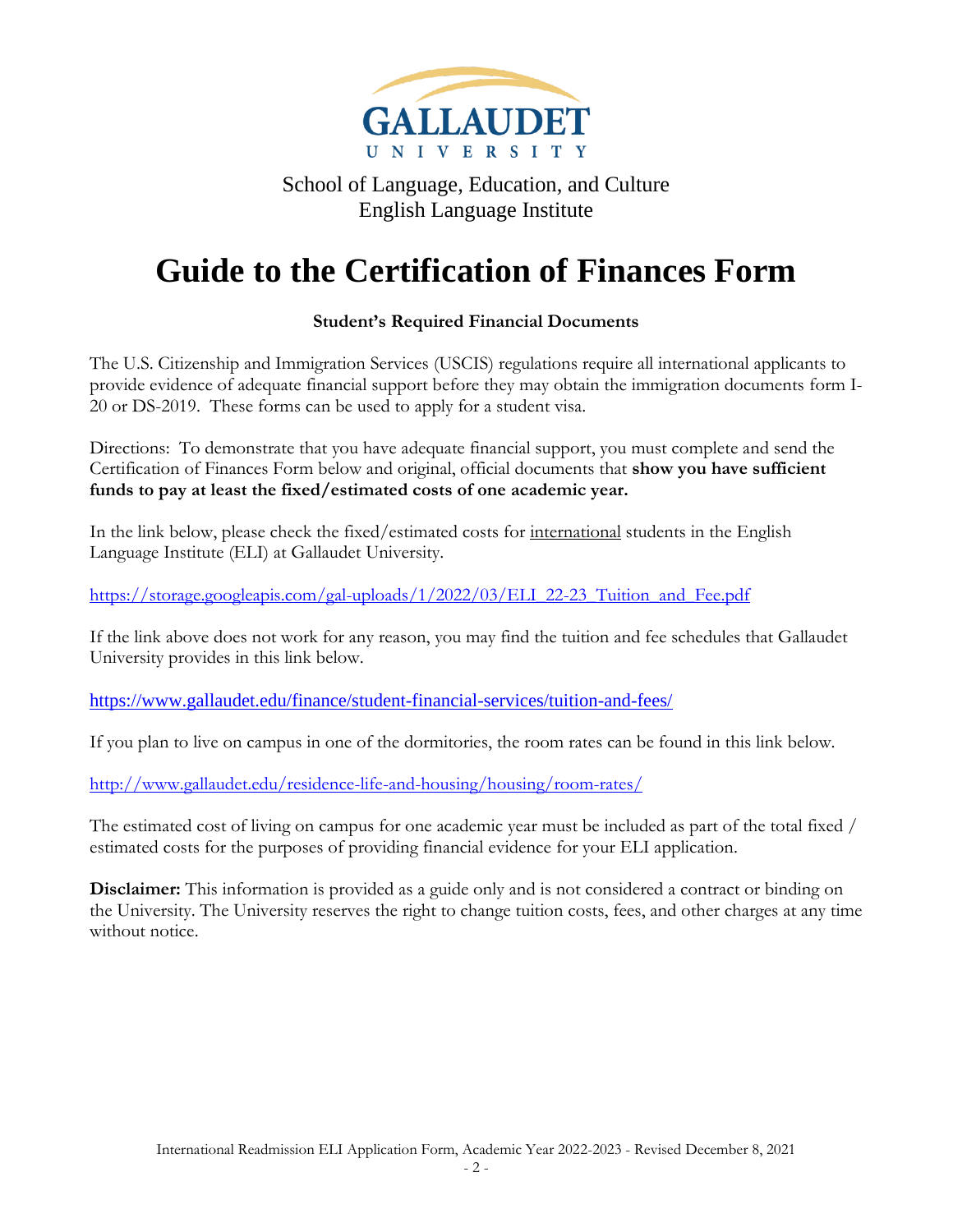

### **Estimated Additional Costs:**

 $\triangleright$  You should plan to have at least \$5,000 for personal expenses each academic year.

 $\triangleright$  If you plan to stay at Gallaudet through the winter and summer vacation periods, you will need an additional \$5,000.

 $\triangleright$  If your family will stay with you while you are a student, plan an additional \$8,000 for your spouse and \$5,000 for each child.

**Summer School:** Gallaudet offers additional courses during Summer School (May-August). Most academic programs do not require students to take Summer School courses. Summer School courses require additional tuition and fees. Consult the Student Accounts office for a list of these additional charges.

The total amount of funds shown in these support documents must equal or exceed the fixed costs for one academic year in the ELI.

### **Steps:**

- 1. You must obtain two original, official copies of each support document.
- 2. Add one copy of each document to this Certification of Finances Form and send it to the English Language Institute (ELI) at Gallaudet University.
- 3. When your documents are received and approved, the ELI will send you a completed Form I-20 or DS-2019.
- 4. You will take the Form I-20 or DS-2019 **and** your second official copy of the supporting documents to the American Embassy or Consulate to apply for your student visa. Canadian students do not need a student visa.
- **Required for all Applicants:** Documents must be in English and bear a signature or be on letterhead from an official agency. Please obtain a receipt from the Gallaudet University Finance Office for the advance deposit if this payment will be your primary source of financial evidence.

**Note:** These documents must be less than three months old when presented to Gallaudet University.

Gallaudet University reserves the right to require advance payment of one full academic year's costs before issuing a Form I-20. This payment will be held in trust by Student Financial Services and applied to the student's account when the student officially enrolls. If the student is unable to enroll due to a visa denial or to other reasons, the money will be refunded upon written request.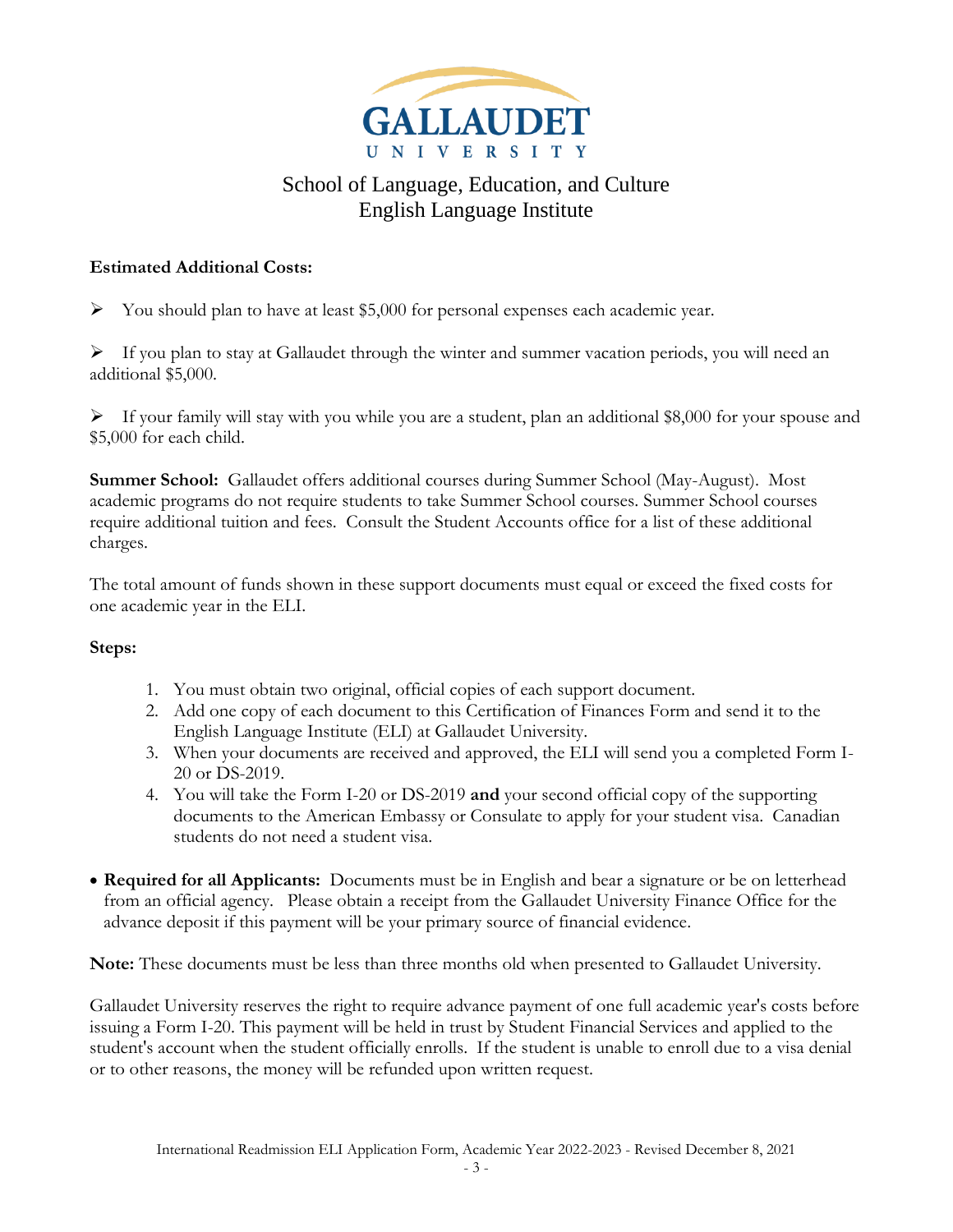

# **1. Documentation of Financial Sources**

**Directions:** Please mark your source(s) of funding for the duration of your program at Gallaudet University.

| Sources                                                                                                                       | <b>Required Documents</b>                                                                                                                                                                                                                                                                                                                                                                                                        |
|-------------------------------------------------------------------------------------------------------------------------------|----------------------------------------------------------------------------------------------------------------------------------------------------------------------------------------------------------------------------------------------------------------------------------------------------------------------------------------------------------------------------------------------------------------------------------|
| An advance deposit for the fixed costs<br>for one academic year in the applicant's<br>student account at Gallaudet University | • A completed and signed International Advance Payment Form;<br>• Receipt from the Gallaudet University Finance Office for the<br>advance deposit;<br>• An International Advance Payment Form completed for one<br>semester and signed by the student;                                                                                                                                                                           |
| Student's Personal Funds                                                                                                      | • Bank statements for checking, savings and/or other accessible<br>account (60 days);<br>• Certificates of deposit: mutual, stock, or bond funds;<br>• An International Advance Payment Form completed for one<br>semester and signed by the student;                                                                                                                                                                            |
| Support Available From Family                                                                                                 | • The Sponsor Affidavit in this application completed and signed by<br>the family member responsible for the student's financial support;<br>• Bank statements for checking and /or savings (60 days);<br>• Certificates of deposits, mutual, stock, or bond funds;<br>• An International Advance Payment Form completed for one<br>semester and signed by the family member responsible for the<br>student's financial support; |
| Support Available From Sponsors                                                                                               | • The Sponsors Affidavit in this application completed and signed by<br>the financial sponsor;<br>· Official letter from sponsor's employer showing annual earnings;<br>• An International Advance Payment Form completed for one<br>semester and signed by the financial sponsor;                                                                                                                                               |
| □ Your Government / Embassy                                                                                                   | · Official Letter;<br>• An International Advance Payment Form completed for one<br>semester and signed by the student;                                                                                                                                                                                                                                                                                                           |
| Charitable Organizations / School<br>Scholarship                                                                              | • Official Letter;<br>• An International Advance Payment Form completed for one<br>semester and signed by the student;                                                                                                                                                                                                                                                                                                           |
| OSAP / Canada Students Loan / VR /<br>Others (Canadian Applicants Only)                                                       | • Official Letter (Applicants with planned Canadian OSAP funding<br>needs a conditional acceptance letter from ELI first, but some kind of<br>notice is needed to let us know that the applicant needs a conditional<br>acceptance letter.);<br>• An International Advance Payment Form completed for one<br>semester and signed by the student;                                                                                 |

International Readmission ELI Application Form, Academic Year 2022-2023 - Revised December 8, 2021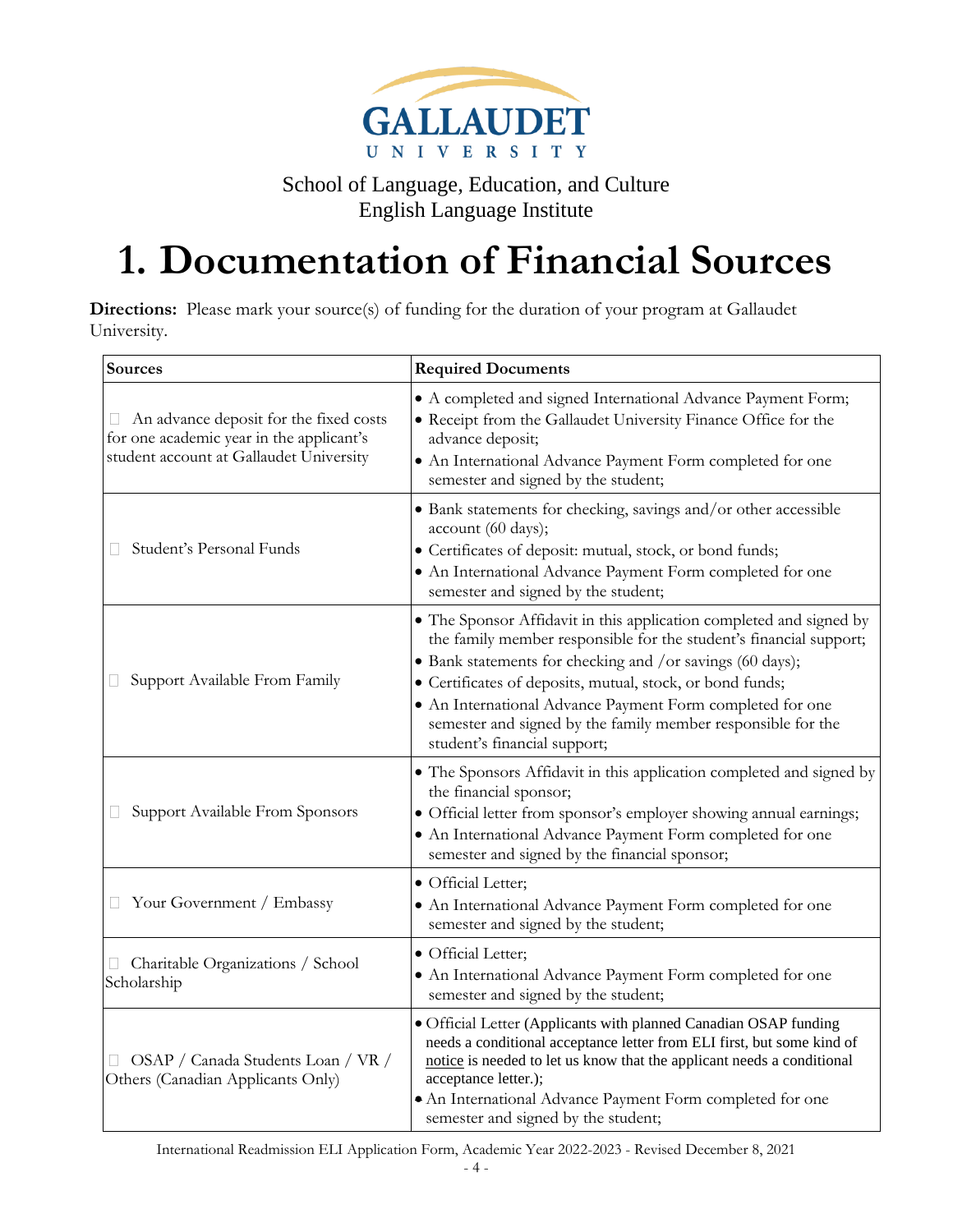

# **2. Certificate of Finances**

To Be Completed by Applicant. Please Write or Print Clearly For international students: this information will be used for your I-20 or DS-2019

| Last Name (Family Name)                                                                                                                                                                                                                                                                                                                                                                                                                                                                          | First Name         |                  | Middle Name      |
|--------------------------------------------------------------------------------------------------------------------------------------------------------------------------------------------------------------------------------------------------------------------------------------------------------------------------------------------------------------------------------------------------------------------------------------------------------------------------------------------------|--------------------|------------------|------------------|
| <b>GENDER:</b> (Check one): $\Box$ Male $\Box$ Female <b>DATE OF BIRTH:</b> $\frac{\Box}{(Month)}$ $\frac{\Box}{(Day)}$ $\frac{\Box}{(Day)}$ $\frac{\Box}{(Year)}$<br><b>MAILING ADDRESS:</b>                                                                                                                                                                                                                                                                                                    |                    | (Day)<br>(Month) |                  |
| <b>Street</b>                                                                                                                                                                                                                                                                                                                                                                                                                                                                                    |                    |                  |                  |
| City                                                                                                                                                                                                                                                                                                                                                                                                                                                                                             |                    |                  |                  |
| State                                                                                                                                                                                                                                                                                                                                                                                                                                                                                            | Zip or Postal Code |                  | Country          |
|                                                                                                                                                                                                                                                                                                                                                                                                                                                                                                  |                    |                  |                  |
| COUNTRY OF BIRTH: COUNTRY OF CITIZENSHIP:                                                                                                                                                                                                                                                                                                                                                                                                                                                        |                    |                  |                  |
| <b>PHONE</b> #: $(\_\_)$                                                                                                                                                                                                                                                                                                                                                                                                                                                                         |                    |                  | $FAX \#: (\_\_)$ |
| <b>VISA INFORMATION:</b><br>If you are currently F-1 or J-1 status at another institution in the U.S., indicate your status and college:                                                                                                                                                                                                                                                                                                                                                         |                    |                  |                  |
| Will you request Gallaudet University to issue the Certificate of Eligibility I-20 or DS-2019?<br>$\Box$ Yes $\Box$ No If yes, $\Box$ F-1 or $\Box$ J-1                                                                                                                                                                                                                                                                                                                                          |                    |                  |                  |
| I hereby certify that the total amount of money that I have available for my first academic year at<br>Gallaudet University is US\$_________________________. Further, I certify that the information I am<br>providing is correct and complete, and that I will notify Gallaudet University of any changes in my<br>financial circumstances. I understand that if I am a tourist without a student visa and/or Form I-20 or<br>DS-2019, I cannot register as a student at Gallaudet University. |                    |                  |                  |
| Signature                                                                                                                                                                                                                                                                                                                                                                                                                                                                                        |                    | Date             |                  |

**Add financial support documents** 

**to this page with a paper clip.**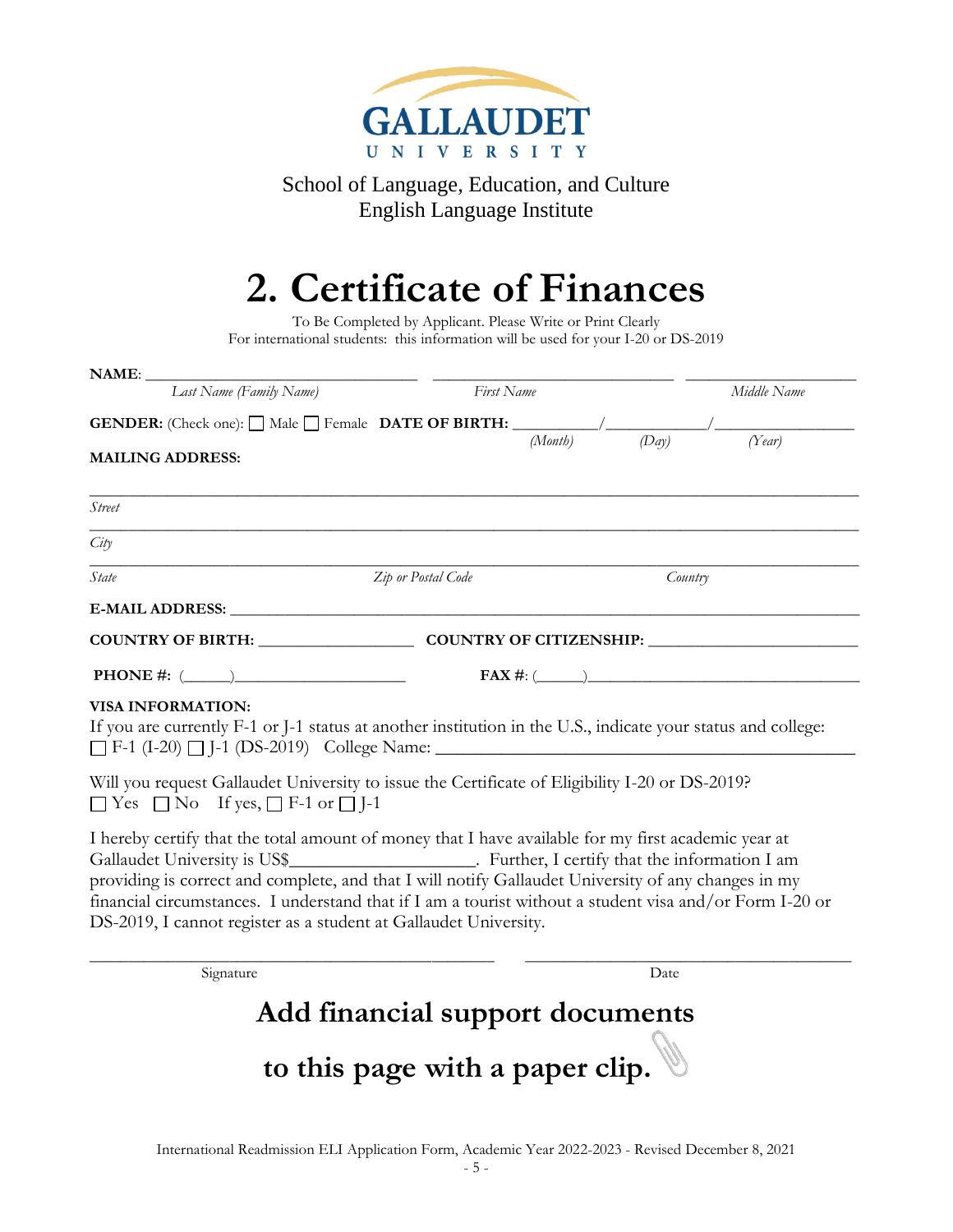

## **Guide to Completing the Sponsor's Affidavit of Annual Cash Support Form**

#### **What is the implication of this affidavit?**

By completing this affidavit, you (sponsor) are sworn to the United States government that you will support the student with a specific amount of money from your own financial resources for **each year** of the student's studies and residence at Gallaudet University in the United States of America. Please note that you also must add documents with proof to show that you are sworn to support that student every year.

**By signing the affidavit, you are making a financial commitment to the student that you must not break. Sponsors who fail to provide the sworn support will force students to leave school. Do not expect that the student will be able to help support the costs through employment. Employment is strictly controlled by the Immigration Service and is very limited.**

#### **How to complete the enclosed Sponsor's Affidavit of Annual Cash Support Form:**

- ➢ Fill out affidavit form in ENGLISH!
- ➢ Promise to give only as much money as you can afford. **The most common reason we reject affidavits is because we do not believe a sponsor can pay the amount of money he or she has promised.**
- $\triangleright$  Add proof of financial capability document(s) as explained below.

#### **Proof of Financial Capability Documents:**

You must prove that you are financially capable of supporting EACH YEAR of your student's studies by adding a proof of income document and bank statements. (If one of these documents is not added, your support will not be considered).

- ➢ **Proof of Income Document.** This must be on your employer's business stationary, on income tax returns, or receipts, or estimates by a bank with a private account if you are self-employed. The income of your company will not be accepted as proof of income. You must provide an official statement of the salary paid to you or it must be on tax returns.
- ➢ **Bank Statements** must be in your name and your statement must state the following information: date when your account was opened, current balance in U.S. dollars, average deposits and average balances. We cannot accept statements that do not specify balances unless it is stated to be a minimum of \$100,000 US. If another person's name appears on your bank statement, that person must complete a separate affidavit or submit a statement permitting those funds to be considered as financial support for the student.
- ➢ **A Bank Letter** must be submitted with the account balance on the letterhead of the bank where the banking account mentioned above is located. The bank letter must be in English and must specify the balance in US dollars.

Documents must be:

- ➢ **Current (less than three months old)**
- $\triangleright$  In English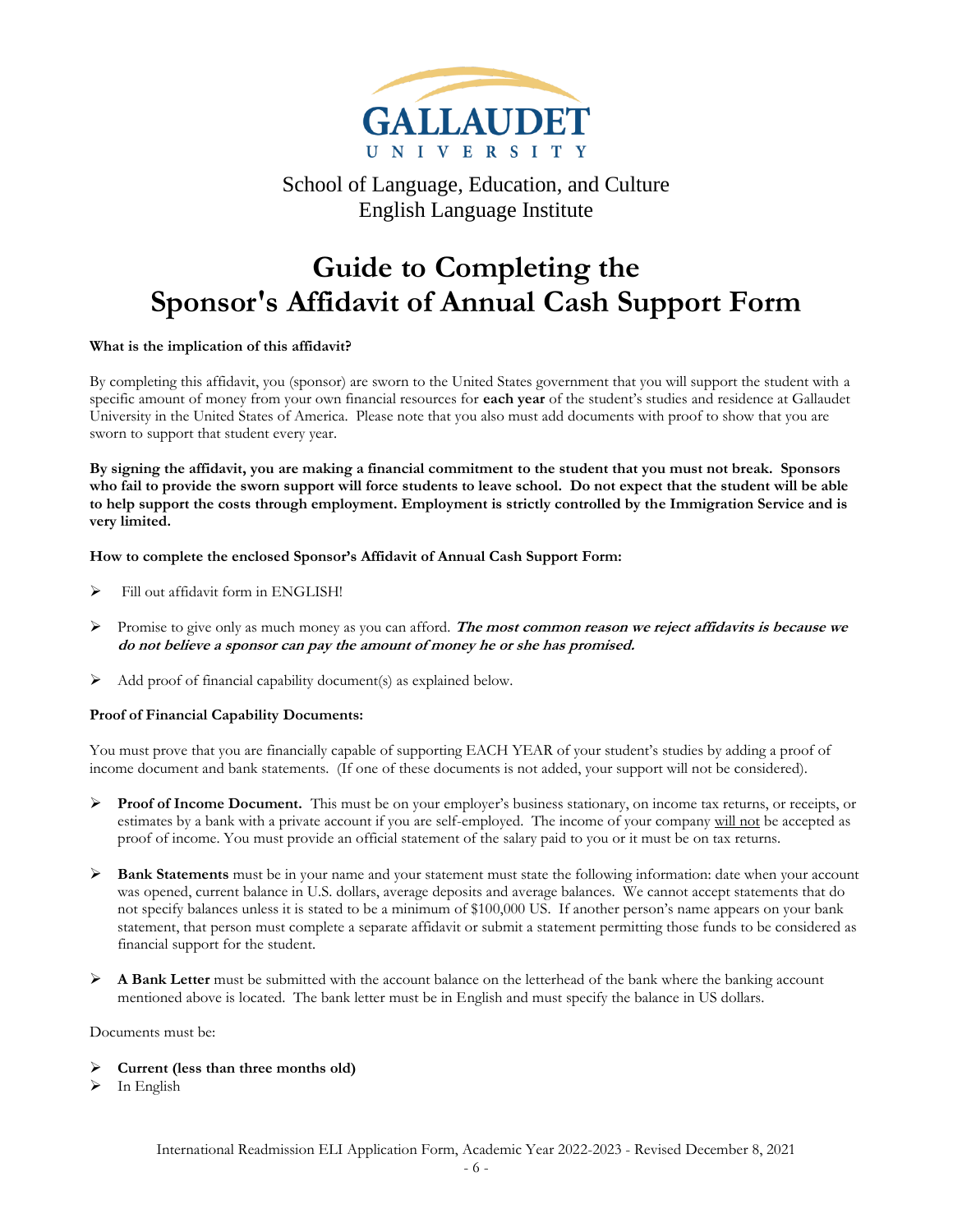

# **3. Sponsor's Affidavit of Annual Cash Support Form**

Directions: Please read the Guide to the Documentation of Financial Sources above to determine if this form needs to be completed. Please read the Guide to Completing the Sponsor's Affidavit of Annual Cash Support in order to fill out this form correctly. It is recommended to fill in an amount greater than **\$41,000 USD** in order to financially qualify.

### **THIS IS MY SWORN PROMISE OF CASH SUPPORT**

| My Name               |                                                                                           |                                                                                                      |
|-----------------------|-------------------------------------------------------------------------------------------|------------------------------------------------------------------------------------------------------|
|                       | than U.S. \$ _________________in cash FOR EVERY YEAR of the student's program of study at |                                                                                                      |
|                       |                                                                                           |                                                                                                      |
|                       |                                                                                           | Full Name of Student                                                                                 |
|                       | Parent, Spouse, Brother/Sister, Government Sponsor, Other                                 |                                                                                                      |
|                       |                                                                                           |                                                                                                      |
|                       |                                                                                           |                                                                                                      |
|                       |                                                                                           |                                                                                                      |
| student named above): |                                                                                           | The following persons are fully or partially dependent upon me for their support (do not include the |
| Name                  | Relationship to me                                                                        | Age                                                                                                  |
| Name                  | Relationship to me                                                                        | Age                                                                                                  |
|                       |                                                                                           |                                                                                                      |
|                       | Annual Salary: ____________________(US\$) Other Income: _________________(US\$)           |                                                                                                      |
|                       | My proof of income document and bank statement are added: Yes $\Box$                      | $\overline{N_{O}}$                                                                                   |
| Signature             |                                                                                           | Date                                                                                                 |

International Readmission ELI Application Form, Academic Year 2022-2023 - Revised December 8, 2021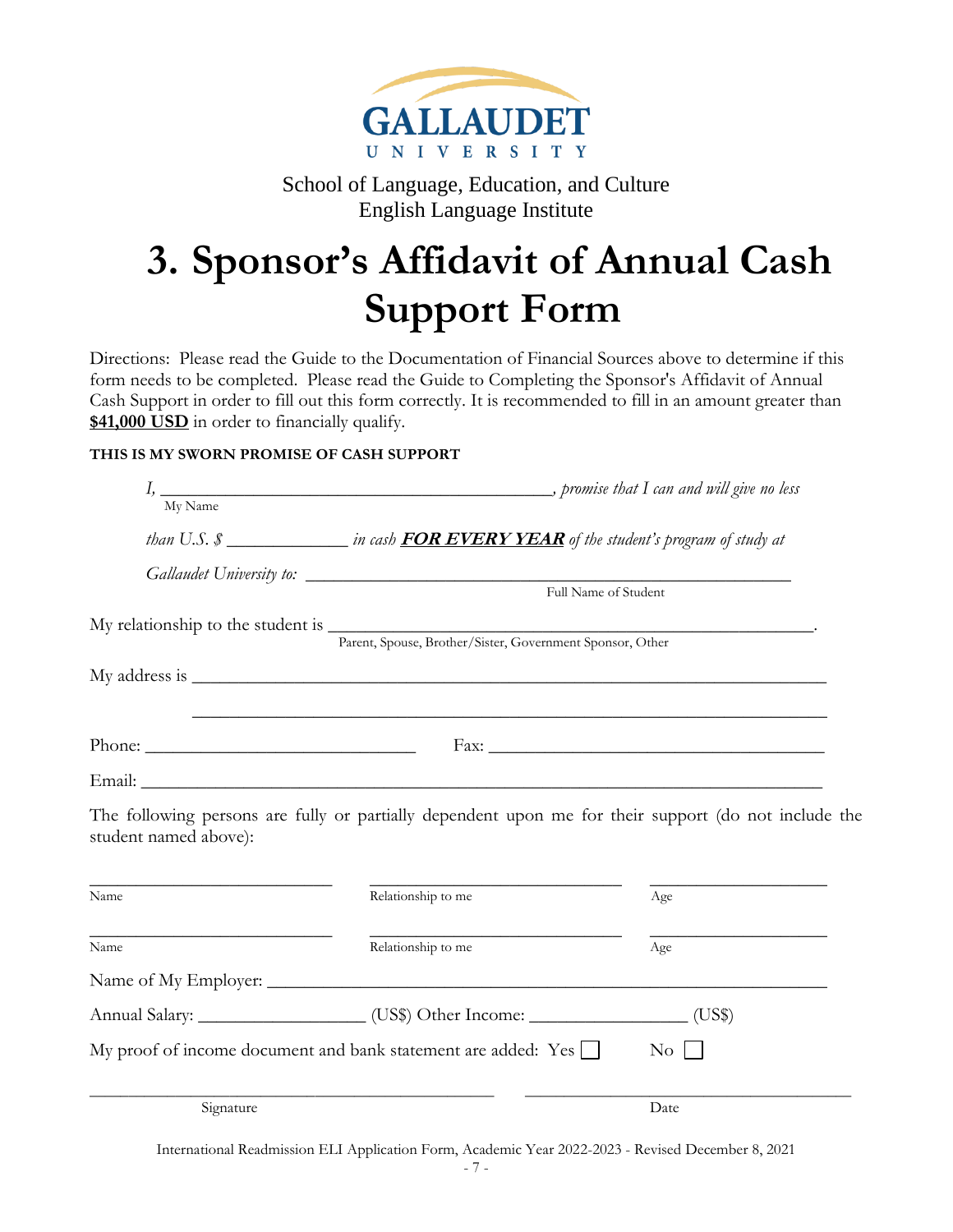

# **4. International Advance Payment Form**

Print Applicant Name:

**Directions:** The student or the financial sponsor of the student must fill out and sign this International Advance Payment Form.

My relationship to the applicant is  $\Box$ 

Self, Spouse, Mother, Father, Brother, Sister, or Other Financial Sponsor

You will submit an advance deposit for how many semesters? One semester Two semesters  $\Box$ 

I understand that if I do not provide an advance payment or a governmental financial guarantee for each semester by the advance payment deadlines, the student cannot register for any classes at Gallaudet University, may lose F-1 or J-1 status, and may be required to return to his or her country immediately.

The advance payment deadline for a returning student is the deadline for business registration. Please check the Gallaudet University undergraduate academic calendar [\(https://www.gallaudet.edu/registrar/academic-calendars\)](https://www.gallaudet.edu/registrar/academic-calendars) for the dates.

During the semester, the student may incur additional charges. When this happens, the balance due must be paid off by the final balance due deadlines listed on the undergraduate academic calendar on the Gallaudet University website.

I also understand that the student is ultimately responsible for paying the balances due to Gallaudet University.

\_\_\_\_\_\_\_\_\_\_\_\_\_\_\_\_\_\_\_\_\_\_\_\_\_\_\_\_\_\_\_\_\_\_\_\_\_\_\_\_\_\_\_\_\_\_\_\_\_\_\_\_ \_\_\_\_\_\_\_\_\_\_\_\_\_\_\_\_\_\_\_\_\_\_\_\_\_\_\_\_\_\_\_\_\_\_\_\_\_\_\_\_\_\_ Signature Date